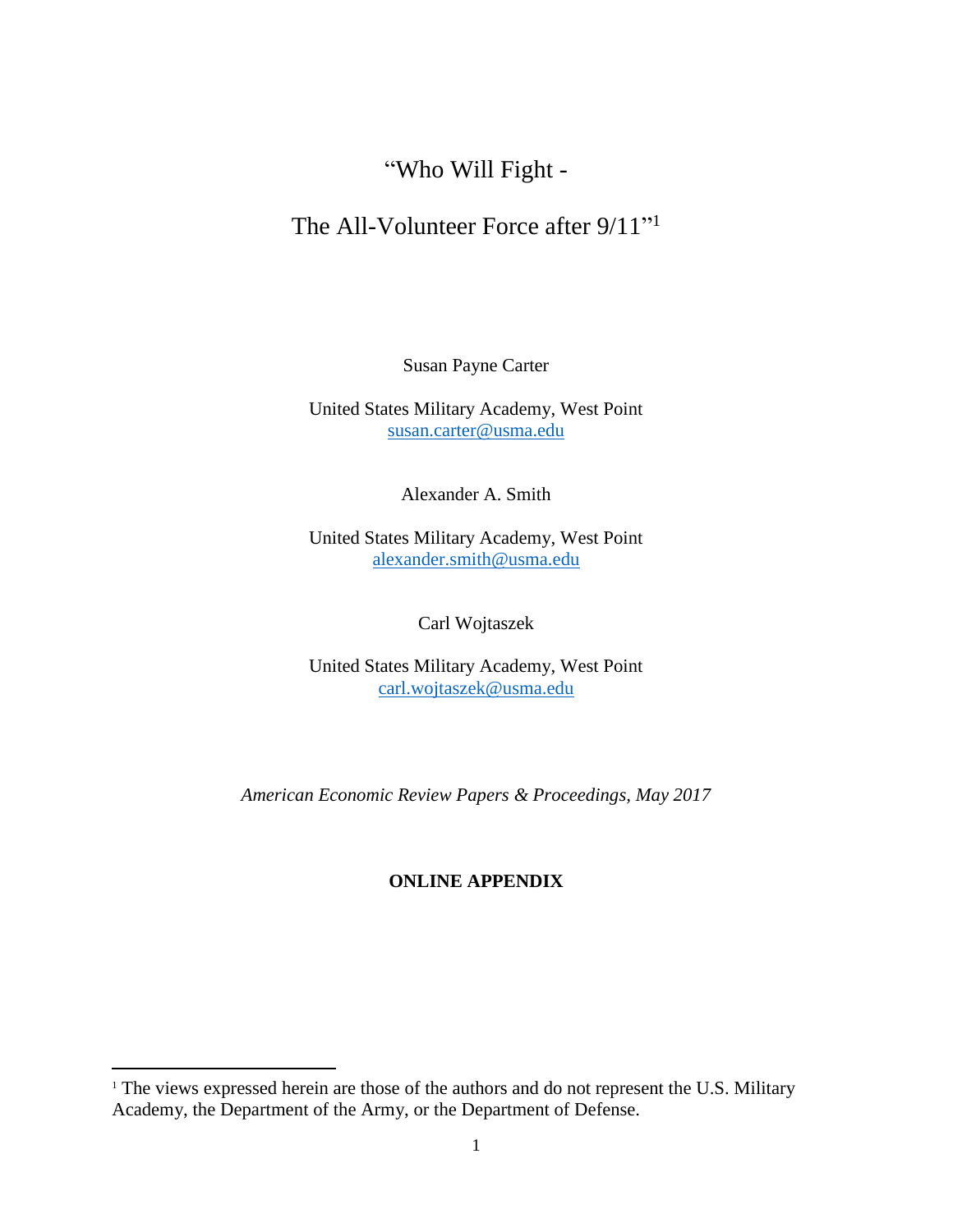



The enlistment process begins when an interested candidate meets with an Army Recruiter. At this initial meeting, a recruiter will discuss the general qualification needed for enlisting in the Army and conduct several basic screening tests and background checks. Based on these initial tests, the recruiter will discuss a candidate's overall eligibility and the types of occupations within the Army for which she may be eligible. If the candidate passes the initial basic screening and remains interested, the recruiter schedules an appointment for the candidate at the nearest Military Entrance Processing Station. Here a candidate takes the Armed Forces Qualification Test and undergoes a more thorough background check and medical examination, as well as applies for any necessary waivers. Once complete and deemed qualified, a candidate is presented with her set of occupational choices that are the result of both the candidate's eligibility for any specific job and the Army's current need for the specific occupation. A recruit at this point can choose to enlist in the military by selecting from the set of occupations offered and signing an enlistment contract or exit the enlistment process. (U.S. Army, 2016)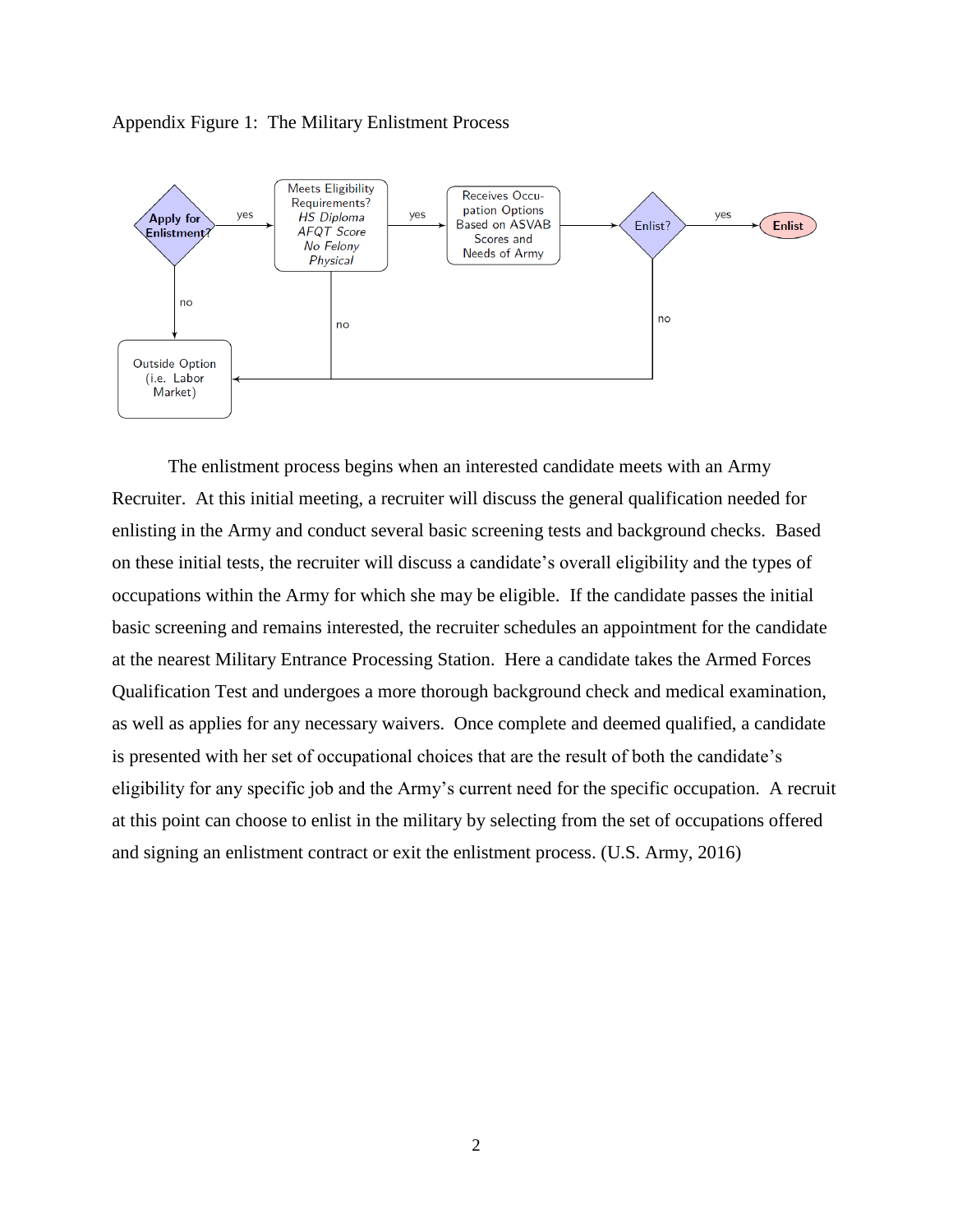

Appendix Figure 2: Hostile Deaths by Service (2001 – 2010)

Source: Defense Manpower Data Center Casualty Analysis System (2016). Note: Hostile deaths include service members killed as a direct result of hostile action in support of either Operation Enduring Freedom (Afghanistan) or Operation Iraqi Freedom (Iraq). Hostile deaths do not include deaths due to accident, illness, or suicide.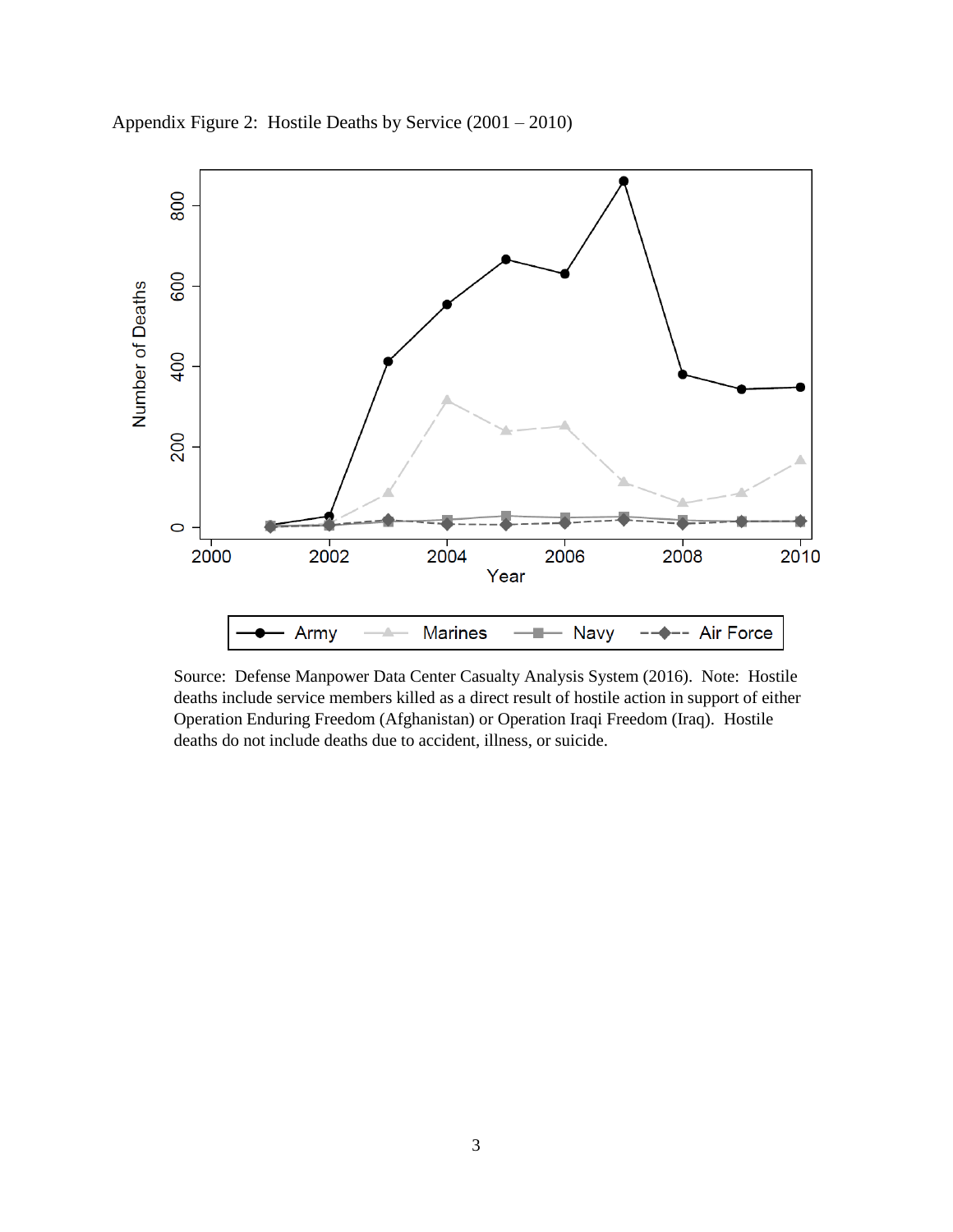



Source: Data for new Army enlistees comes from the U.S. Army's Office of Economic and Manpower Analysis. Data for the U.S. population comes from the Annual Social and Economic Supplement of the Current Population Survey 2000-2010.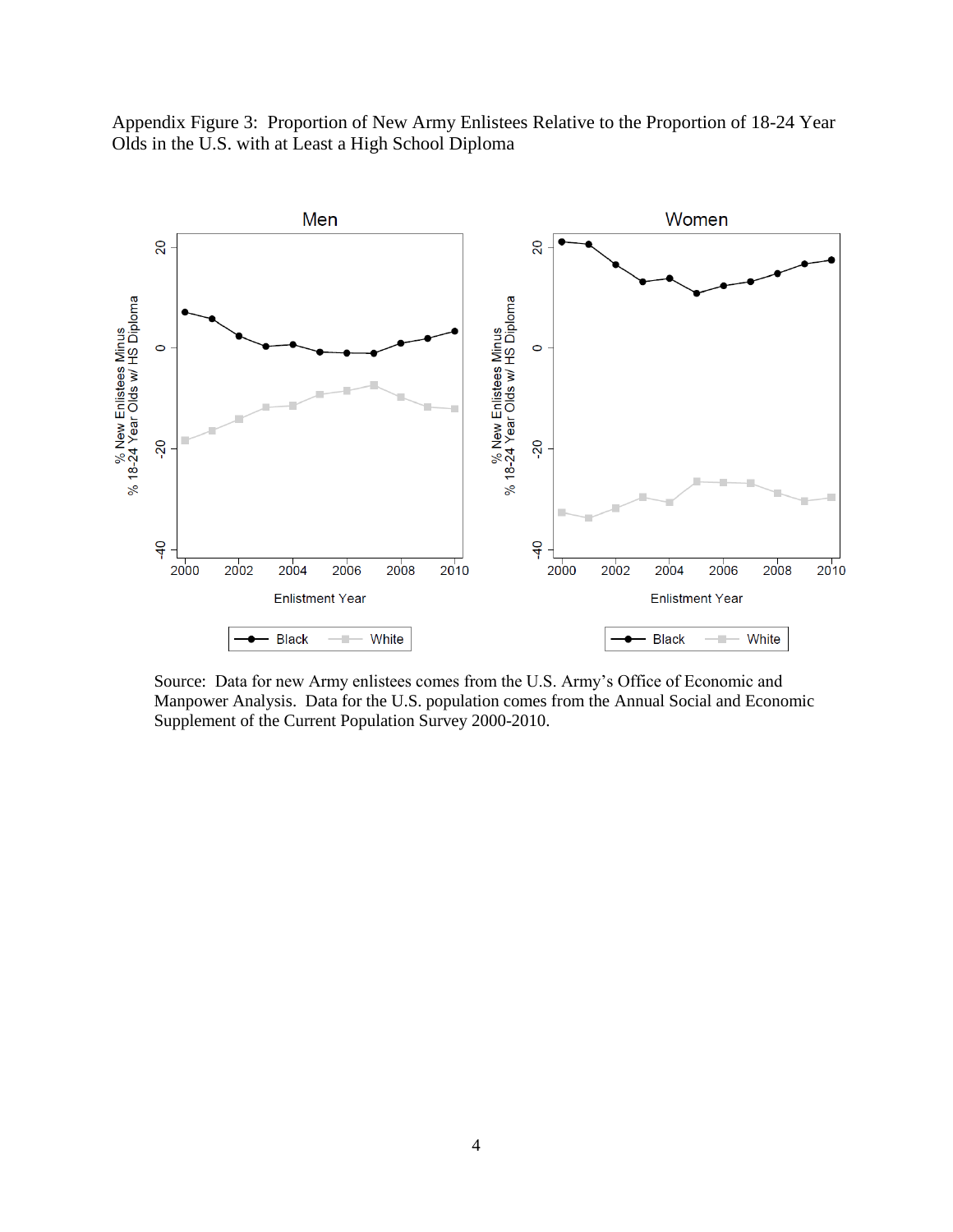

Appendix Figure 4: Share of New Enlistees by AFQT Category (2001 – 2010)

Source: Data for new Army enlistees comes from the U.S. Army's Office of Economic and Manpower Analysis. The Army categorized AFQT scores as follows: Category I (93-99), Category II (62-92), Category IIIA (50-64), Category IIIB (31-49), Category IV (10-30), and Category V (0- 9). We have combined Category I and II for this purposes of this graph. The minimum AFQT Category for enlistment is Category IIIB.

Faced with increasing the size of the force during a time of conflict, the Army began lowering its recruiting standards in October, 2004 to meet recruitment goals. This initial relaxation of standards was modest and allowed the Army to provide education and cognitive score test waivers for up to 2 percent, rather than the traditional 1.5 percent, of its recruits (Schmitt, 2004). In 2005, the cap was raised again to allow waivers for up to 4 percent of enlistees. In 2006, the Army also broadened and increased its use of "moral waivers," allowing recruits with specific disqualifying criminal misdemeanors and felony charges to enter the Army after a review by a senior military officer (Bender, 2007).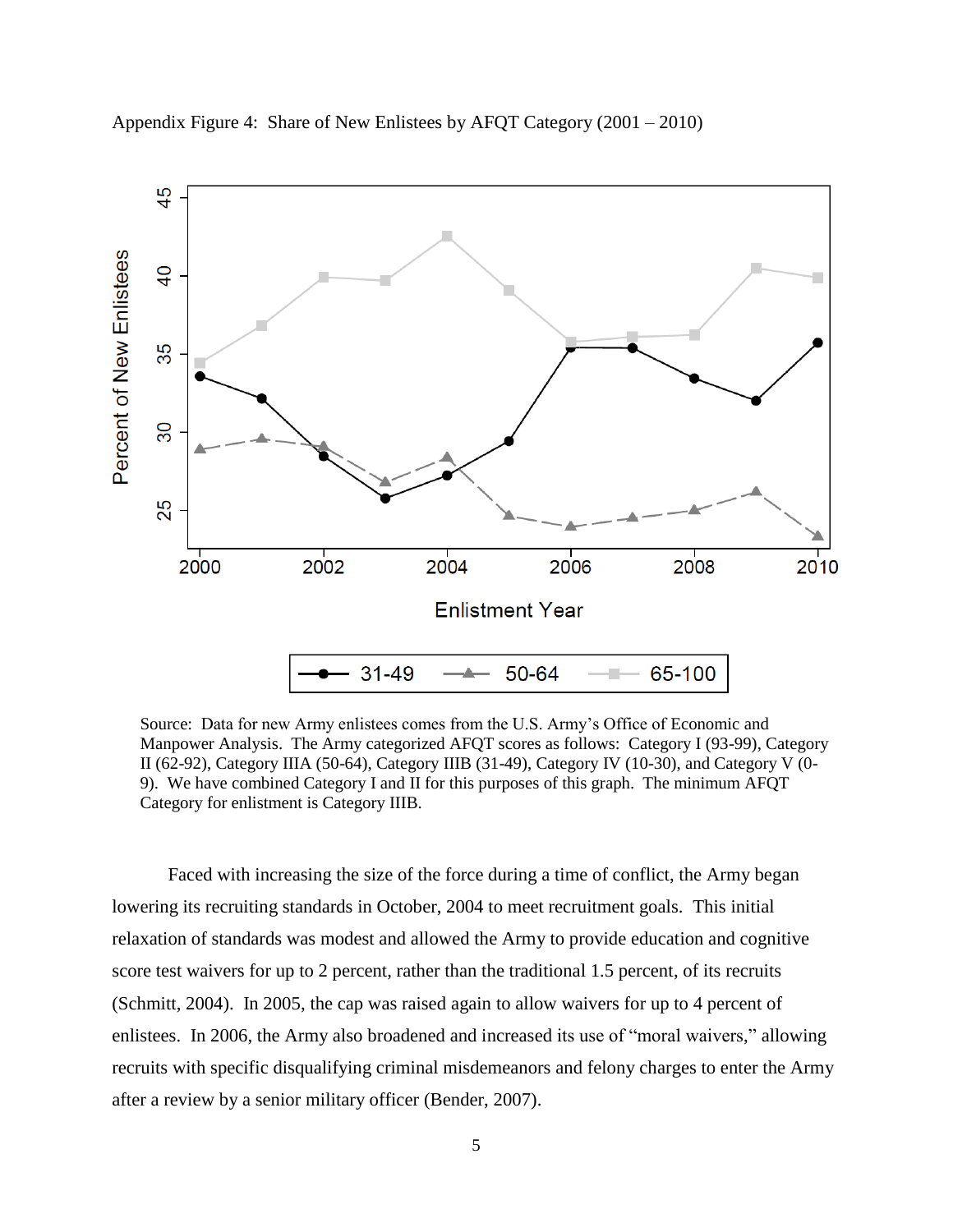|                                          |                           | Occupation  |                       |             |                |                           |
|------------------------------------------|---------------------------|-------------|-----------------------|-------------|----------------|---------------------------|
|                                          | Combat                    | Deploy      |                       |             |                |                           |
|                                          | <b>Branch</b>             | <b>Risk</b> | Deploy within 5 Years |             | Hostile Injury |                           |
|                                          | (1)                       | (2)         | (3)                   | (4)         | (5)            | (6)                       |
| RACE:                                    |                           |             |                       |             |                |                           |
| <b>Black</b>                             | $-0.257$                  | $-0.008$    | $-0.039$              | $-0.013$    | $-0.019$       | $-0.004$                  |
|                                          | (0.002)                   | (0.001)     | (0.002)               | (0.002)     | (0.001)        | (0.001)                   |
| Hispanic                                 | $-0.081$                  | $-0.009$    | 0.026                 | 0.017       | $-0.003$       | 0.001                     |
|                                          | (0.002)                   | (0.001)     | (0.002)               | (0.002)     | (0.001)        | (0.001)                   |
| Other (Non-White)                        | $-0.09$                   | $-0.008$    | $-0.004$              | $-0.008$    | $-0.005$       | $-0.001$                  |
|                                          | (0.003)                   | (0.001)     | (0.003)               | (0.003)     | (0.001)        | (0.001)                   |
| NEIGHBORHOOD INCOME DECILE:              |                           |             |                       |             |                |                           |
| (Poorest) 1                              | $-0.072$                  | $-0.003$    | $-0.016$              | $-0.018$    | $-0.005$       | 0.001                     |
|                                          | (0.004)                   | (0.001)     | (0.003)               | (0.003)     | (0.001)        | (0.001)                   |
| $\boldsymbol{2}$                         | $-0.053$                  | 0.004       | $-0.008$              | $-0.010$    | $-0.003$       | 0.002                     |
|                                          | (0.003)                   | (0.001)     | (0.003)               | (0.003)     | (0.001)        | (0.001)                   |
| 3                                        | $-0.047$                  | 0.005       | $-0.010$              | $-0.013$    | $-0.001$       | 0.003                     |
|                                          | (0.003)                   | (0.001)     | (0.003)               | (0.003)     | (0.001)        | (0.001)                   |
| $\overline{4}$                           | $-0.042$                  | 0.004       | $-0.007$              | $-0.010$    | $-0.002$       | 0.002                     |
|                                          | (0.003)                   | (0.001)     | (0.003)               | (0.002)     | (0.001)        | (0.001)                   |
| $\mathfrak s$                            | $-0.039$                  | 0.003       | $-0.005$              | $-0.009$    | $-0.002$       | 0.001                     |
|                                          | (0.003)                   | (0.001)     | (0.003)               | (0.003)     | (0.001)        | (0.001)                   |
| 6                                        | $-0.038$                  | 0.002       | $-0.001$              | $-0.006$    | $-0.002$       | 0.001                     |
|                                          | (0.003)                   | (0.001)     | (0.003)               | (0.002)     | (0.001)        | (0.001)                   |
| 7                                        | $-0.028$                  | 0.002       | $-0.001$              | $-0.005$    | $-0.002$       | 0.001                     |
|                                          | (0.003)                   | (0.002)     | (0.003)               | (0.003)     | (0.001)        | (0.001)                   |
| 8                                        | $-0.022$                  | 0.001       | $-0.001$              | $-0.003$    | 0.000          | 0.002                     |
|                                          | (0.003)                   | (0.001)     | (0.003)               | (0.002)     | (0.001)        | (0.001)                   |
| 9                                        | $-0.017$                  | 0.000       | 0.004                 | 0.004       | 0.001          | 0.002                     |
|                                          | (0.003)                   | (0.001)     | (0.003)               | (0.002)     | (0.001)        | (0.001)                   |
| Adjusted $R^2$                           | 0.04                      | 0.47        | 0.04                  | 0.28        | 0.00           | 0.03                      |
| Obs                                      | 532,208                   | 496,247     | 541,681               | 501,024     | 541,681        | 501,024                   |
| Mean                                     | 0.45                      | 0.24        | 0.72                  | 0.73        | 0.03           | 0.03                      |
| Enlistment Yr FE                         | X                         | X           | X                     | X           | X              | X                         |
| <b>AFQT</b> Category                     | $\mathbf X$               | $\mathbf X$ | $\mathbf X$           | $\mathbf X$ | $\mathbf X$    | $\boldsymbol{\mathrm{X}}$ |
| ASVAB Combat Score x Enlistment Yr       | X                         | X           |                       |             |                |                           |
| ASVAB Field Artillery Score x Enlist. Yr | $\boldsymbol{\mathrm{X}}$ | $\mathbf X$ |                       |             |                |                           |
| 5 Year Tenure Measure                    |                           |             |                       | X           |                | X                         |
| Occupation x Year FE                     |                           |             |                       | $\mathbf X$ |                | $\mathbf X$               |

#### Table 1: Explaining Variation in Deployment (Men Only)

Note: Each column reflects a separate regression restricted to the sample of male new enlistees that remain in the Army at least one year. Neighborhood income decile is defined for the enlistee's home zip code using the population weighted distribution of zip code median family income from the 2000 Census. Combat branches include: Infantry, Armor, Army Aviation, Field Artillery, Enginners, Special Forces, and Air Defense Artillery. Occupation deployment risk is defined as the fraction of soldiers in a given occupation that deployed in the previous year. Deployment in 5 years is an indicator equal to one if a soldier receives combat hazard pay within 5 years of enlistment. Hostile injury include both deaths and serious injury resulting from enemy actions and do not include accidents, illnesses, or suicides.